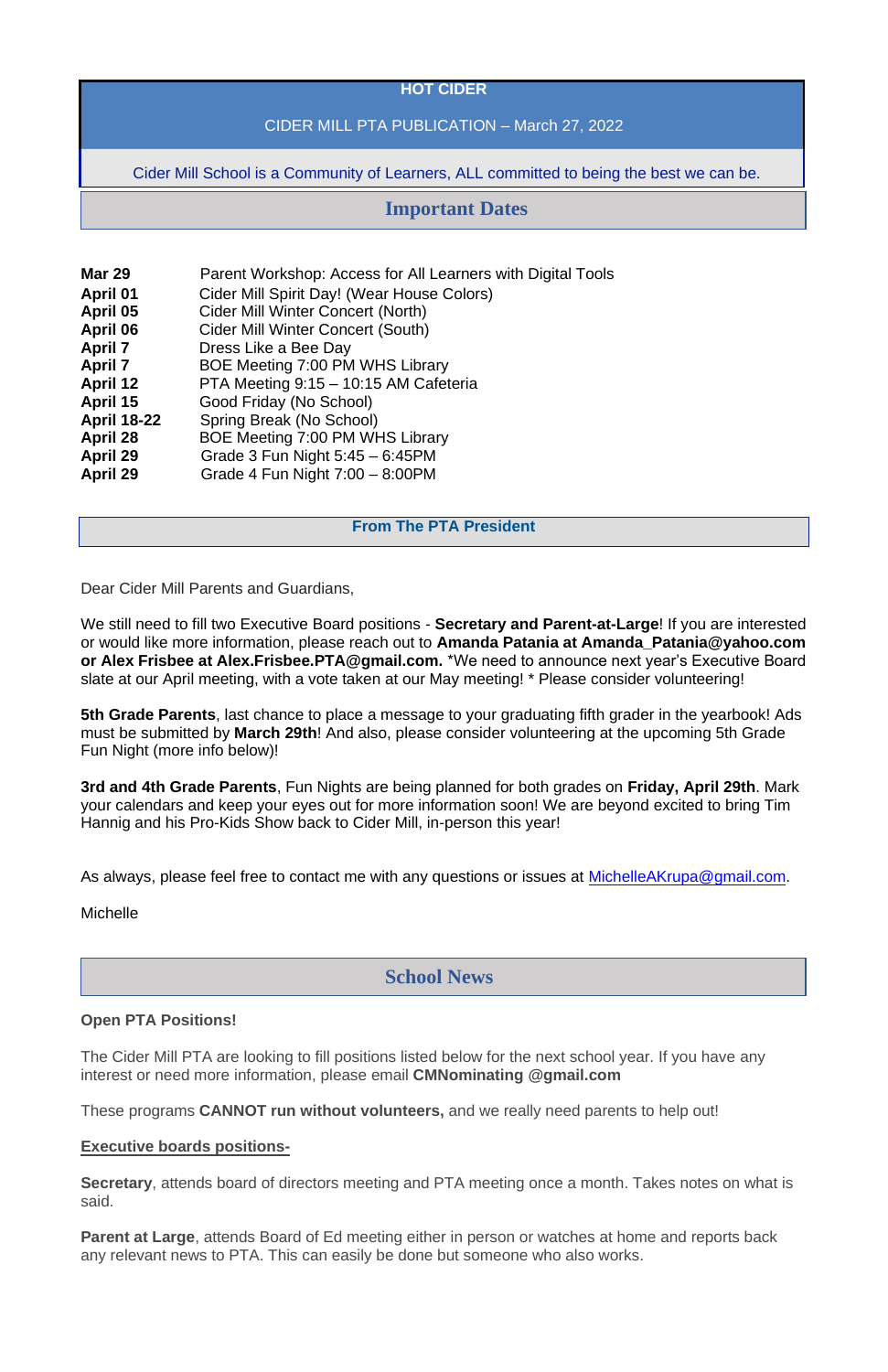| <b>PTA committee positions-</b>                            |
|------------------------------------------------------------|
| 5th grade yearbook                                         |
| <b>Art Committee</b>                                       |
| <b>Book Fair</b>                                           |
| <b>Children's Enrichment</b>                               |
| Fun Night 3rd, 4th and 5th grade                           |
| Hospitality Co-chairs to work alongside our current chair. |
| Library volunteer chair                                    |
| <b>Lost and Found</b>                                      |
| Laminating                                                 |
| 3rd grade Room Rep Coordinator                             |
| School photos                                              |
| Spirit wear                                                |
| <b>Turkey Trot</b>                                         |
| Volunteer coordinator                                      |
| <b>Visiting Author</b>                                     |
| <b>Garden Committee</b>                                    |
|                                                            |

### **Cider Mill School Store is Open!**

#### The Cider Mill School Store is opening this week! It will be open Wednesdays during lunch in the cafeteria and on Thursdays during lunch in the science lab!

The school store offers school related items and fidgets for the students! The students should come with cash or change, but there is no way to take any other form of payment. There are mechanical pencils, erasers, assorted pens, and even different fidgets! All items will be in increments of \$0.25 with nothing more than \$2. Then, students in Math Club run the inventory of the items: counting the number of items, figuring out how many items sold, and then discovering the profits which get filtered back into the school store. We appreciate exact change or small bills!

Parents and guardians! To volunteer at the school store, please visit: Cider Mill School Store: Cider-Mill School Store Schedule (signupgenius.com)

# 5<sup>th</sup> Grade Fun Night at the YMCA!

Join us for a night of fun and laughter! April 1 from 6:30pm to 8:30pm at the Wilton YMCA. Check in begins at 6:00pm and pre-registration is required. No tickets at the door!

Kids will enjoy painting, cotton candy, snacks, swimming, a DJ dance party and more!

Students can be registered here: 5th Grade Fun Night Registration (google.com)

The YMCA waiver can be signed here: 5th Grade Fun Night YMCA Waiver (google.com)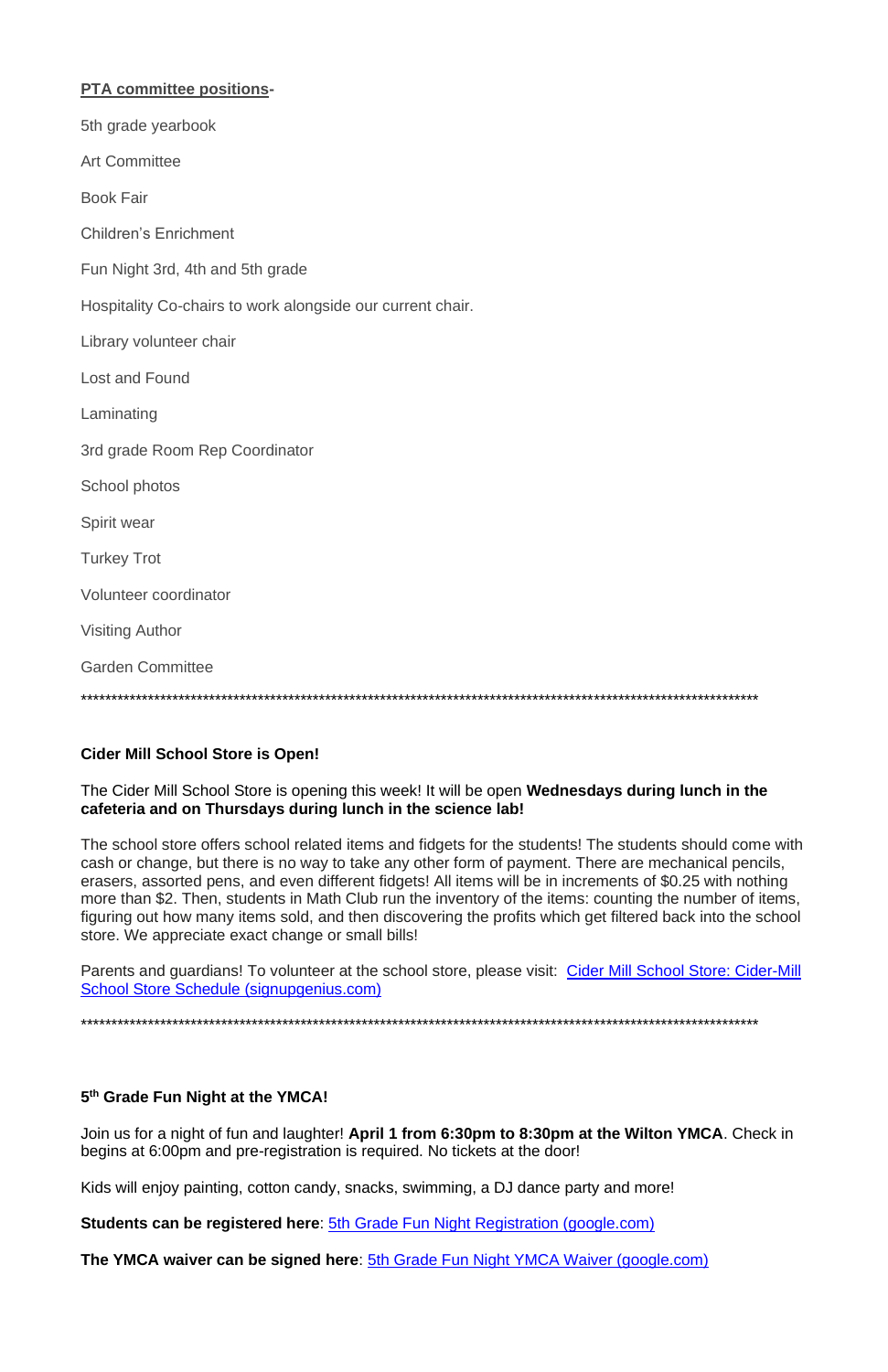#### \*\*Volunteers are needed!!\*\*

**THIS IS AN S-O-S!!!!!!!** We are still desperately in need of chaperones for 5<sup>th</sup> Grade Fun Night, specifically men for the boy's locker rooms. Belden Hill needs 2 male chaperones in the locker room to keep the boys safe from slipping on wet floors and most importantly.... shenanigans. WITHOUT 2 **CHAPERONES, THE Y WILL NOT ALLOW THE KIDS TO SWIM!!!!!** So, if your husband or partner is willing, please sign him up. Each house only gets  $1/2$  hour to swim, so the shifts are manageable.

Many thanks! 5th Grade Fun Night Chairs

Those interested can sign up here: 5th Grade Fun Night! 5th Grade Fun Night - Parent Volunteers! (signupgenius.com)

### **Wilton Youth Council GoZen! And GoStrengths!**

Wilton Youth Council is offering spring sessions of both GoZen! and GoStrengths! for students in Grades 3-5.

GoZen! is a skill building program that teaches students hands on tools and strategies to effectively identify, understand, and manage worry and anxiety in a fun, engaging and interactive approach.

GoStrengths! is the skills building follow up program taught after GoZen! GoStrengths! is a well-being & resilience program that offers a comprehensive social and emotional learning program focused on teaching 8 vital skills.

To learn more about either of these programs or to register for one the limited spots in these classes, visit https://www.wiltonyouth.org/go-zen-go-strengths

### I Will Change the World Winners!

Cider Mill PTA Reflections congratulates all participants who submitted artwork in response to this year's theme "I Will Change the World By..." Our children are envisioning the changes they want to see and the changes they want to make... Let's support their dreams of a better world!

The following students are distinguished for outstanding work in the arts!

Visual Arts 1st Place- Advitia Maheshwari Visual Arts 2nd Place- Parker Bailey Visual Arts 3rd Place- Madeleine Valassis Literature 1st Place- Winifred Gulati **Musical Composition 1st Place- Aurora Gulati Musical Composition 2nd Place- Penelope Calo** Film Production 1st Place- Jiya Praveen Film Production 2nd Place- Alex Shiue Special Artist/Photography 1st Place- Magnolia Tesler

Special congratulations to the students who also placed at the CT State Reflections level and represented Cider Mill School so well!!!! We are so proud!

4th Place Visual Arts Intermediate Division- Advitia Maheshwari 2nd Place Musical Composition Intermediate Division-Aurora Gulati 4th Place Film Production Intermediate Division- Jiya Praveen 1st Place Special Artist- Photography Intermediate Division- Magnolia Tesler

These students will be honored at a CT State Reflections Awards Ceremony on May 10th at Fairfield Ludlowe HS.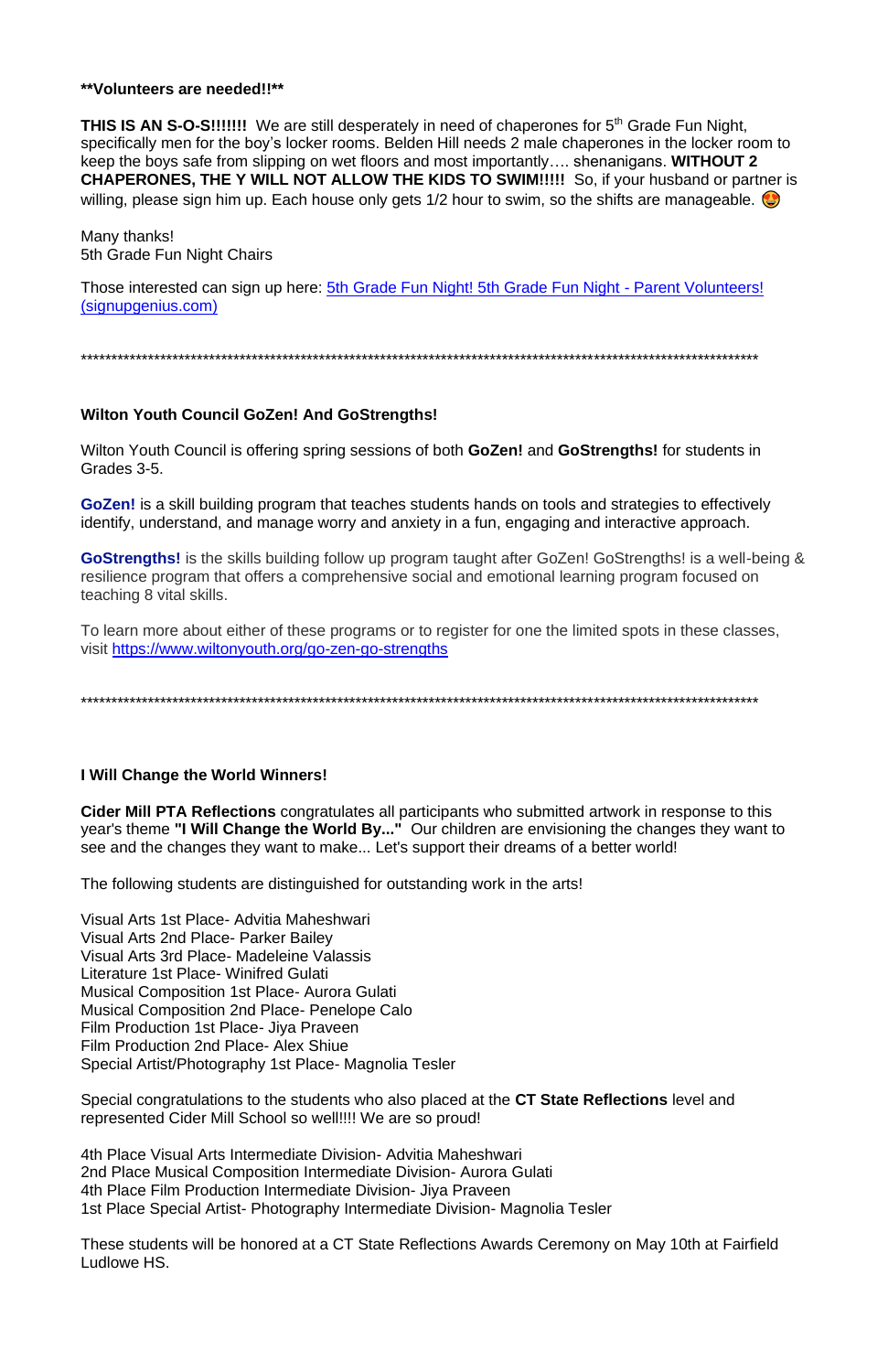Join us in wishing **Magnolia Tesler** luck as she competes at the National Level!

Enjoy the beautiful artwork of our students as well as their thoughtful artist statements on this padlet!

https://padlet.com/reflectionscidermill/oirvx64kkgxd1xde

Submit any questions or comments to: reflectionscidermill@gmail.com.

# **Cider Mill Yearbook**

Calling all 5th Grade parents - we need some of your photos for the 5th Grade Yearbook to help make this as memorable as possible. We would love it if you could share with us some pictures of your 5th grader (even better if it also has a bunch of their Cider Mill friends in it)! Examples of specific event pictures we're looking for are:

- First Day of School
- Halloween
- Walkathon
- Wilton town team sports/scouts/band/theater.... or any events that happen around Wilton
- Any future Cider Mill events that are upcoming

Please send all photos to CMyearbookPTA@gmail.com

It would be extremely helpful if you include names of those in the picture. CM house and teacher (if possible). Also, if the images are from a cellphone, please make sure to send as "actual size" to ensure the clarity of the photo is kept.

Thank you for your help!

# **Green Team Zero Waste**

Save the Date to spark your green at Fairfield County's largest Zero Waste Faire - Sunday, June 5, 2022, from 11 am - 4 pm at the Miller-Driscoll School, 217 Wolfpit Road, Wilton.

Activities for eco-friendly learning and living will be available for the entire family. Take away one or thousands of ideas on indoor and outdoor sustainable living for your family, your community, and our planet. Electric Vehicle showcase!

FREE recycling drop-off: mattresses, e-waste, household items, textiles and more! Learn more at https://wiltongogreen.org/zero-waste-faire-sustainable-living-expo-2022/.



### **Wilton Special Education PTA**

### April is Kindness, Diversity, Inclusion Awareness Month

April is Kindness, Inclusion, and Diversity Awareness Month, and Wilton SEPTA is holding family, community, and school events throughout the month.

March 29th - Sensory Friendly Pizza Making night at Parlor restaurant, 6:00 PM – 8:00 PM **Register here**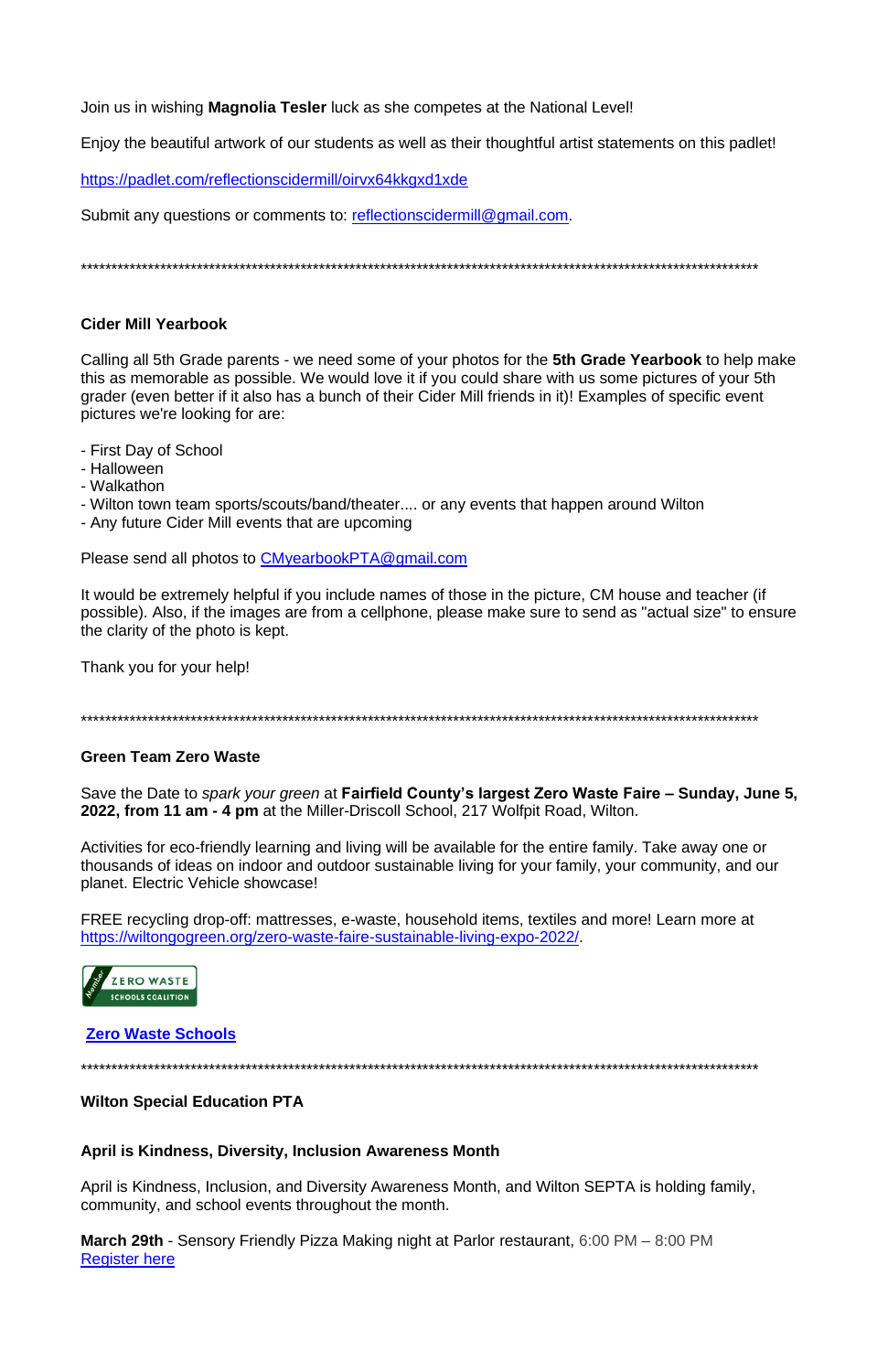#### **March 29th** - In Partnership with WPS

Join our Technology leaders as they present digital tools that include features to help all learners better navigate and access content and curriculum. [Access For All Learners Flyer.pdf](https://drive.google.com/open?id=1Q8I3Cvtp-N4-R1NGhuxROx1zUP_5ox3C)

**Access the Workshop by using the following links:**

### **Tuesday, March 29th, 11-12 am for Grades K-5**

Link to join Webinar [-](https://nam12.safelinks.protection.outlook.com/?url=http%3A%2F%2Ftrack.spe.schoolmessenger.com%2Ff%2Fa%2F1zxvPupzIQpHyePMA44XMg~~%2FAAAAAQA~%2FRgRkGixGP0QmaHR0cHM6Ly93aWx0b25wcy56b29tLnVzL2ovOTI5NDQ0NDA1MzNXB3NjaG9vbG1CCmIqxvg4Yipql2tSGEthcmFiZXJnaGF1c0Bob3RtYWlsLmNvbVgEAAAAAQ~~&data=04%7C01%7C%7Cfe5a670ad90f48f471af08da0b882bce%7C84df9e7fe9f640afb435aaaaaaaaaaaa%7C1%7C0%7C637834976721297557%7CUnknown%7CTWFpbGZsb3d8eyJWIjoiMC4wLjAwMDAiLCJQIjoiV2luMzIiLCJBTiI6Ik1haWwiLCJXVCI6Mn0%3D%7C3000&sdata=5WZ6%2BNPkUjufY37%2FeHTfNLQE6HuJAw3ihcPW2UWTDHs%3D&reserved=0) <https://wiltonps.zoom.us/j/92944440533>

**April 7th** The inspirational and incredibly talented local Norwalk Street artist and author **FiveFingaz** will visit Miller- Driscoll to create an art mural with students! Stay tuned for school announcements and behind-the-scenes photos! More on the artist: <https://lovemorethanever.com/>

#### **April 7th** - Dress Like a Bee Day

We are once again partnering with **Good Morning Wilton** to hold a "Bee Kind" Day! Children are encouraged to "Dress Like a Bee." Send us a photo and tell us what it means to "Be Kind." Winners will be selected at random and will be featured and announced the week of April 25th in **Good Morning Wilton!** Send submissions at [wiltonSEPTA@gmail.com](mailto:wiltonSEPTA@gmail.com) by April 11th!

**April 27th 5:00** pm - 6:00 pm

### **Sensory Friendly Fire Station Tour**

Details for the event are forthcoming

#### **Community Partners: Dine for SEPTA**

We will be releasing a list of local restaurants that are Community Partners. Through the month of April if you dine/take out on certain days, the owners will donate process to our organization.

### **Inclusive Practices Mentor Training Programs: ongoing**

Wilton SEPTA is sponsoring Inclusive Practices Mentorship Training to our school and community organizations through *The National Mentoring Coalition* (NDMC[\)https://ndmc.pyd.org/certification/](https://nam12.safelinks.protection.outlook.com/?url=https%3A%2F%2Fndmc.pyd.org%2Fcertification%2F&data=04%7C01%7C%7C7cbb8fd0a3cf4b12544308d9fe2abef9%7C84df9e7fe9f640afb435aaaaaaaaaaaa%7C1%7C0%7C637820281813733954%7CUnknown%7CTWFpbGZsb3d8eyJWIjoiMC4wLjAwMDAiLCJQIjoiV2luMzIiLCJBTiI6Ik1haWwiLCJXVCI6Mn0%3D%7C3000&sdata=I1fItbcSqlZkyqjtSBIrpFoT7HvwmolEmWUnXA9KN5s%3D&reserved=0) in partnership with *Partners for Youth with Disabilities,* (PYD) [https://www.pyd.org/.](https://nam12.safelinks.protection.outlook.com/?url=https%3A%2F%2Fwww.pyd.org%2F&data=04%7C01%7C%7C7cbb8fd0a3cf4b12544308d9fe2abef9%7C84df9e7fe9f640afb435aaaaaaaaaaaa%7C1%7C0%7C637820281813733954%7CUnknown%7CTWFpbGZsb3d8eyJWIjoiMC4wLjAwMDAiLCJQIjoiV2luMzIiLCJBTiI6Ik1haWwiLCJXVCI6Mn0%3D%7C3000&sdata=UN%2Br9%2F6hR5gq37A6O32EXaxMB%2FxbIWOpcdGM9tvti38%3D&reserved=0)

#### **Topics Covered in the course:**

Introduction to disability, ableism, and inclusion Understanding disability rights and the ADA Developing an inclusion statement Creating inclusive programs, activities, and events Tips for inclusive communication Principles of inclusive marketing Introduction to autism Supporting positive behavior in youth with disabilities The intersection of disability, gender, and sexuality Understanding Universal Design for Learning (UDL

Current Training opportunities still open to Highschool students, staff, and community members Email: [wiltonsepta@gmail.com](mailto:wiltonsepta@gmail.com) for more information

\*\*\*\*\*\*\*\*\*\*\*\*\*\*\*\*\*\*\*\*\*\*\*\*\*\*\*\*\*\*\*\*\*\*\*\*\*\*\*\*\*\*\*\*\*\*\*\*\*\*\*\*\*\*\*\*\*\*\*\*\*\*\*\*\*\*\*\*\*\*\*\*\*\*\*\*\*\*\*\*\*\*\*\*\*\*\*\*\*\*\*\*\*\*\*\*\*\*\*\*\*\*\*\*\*\*\*\*\*\*\*\*\*\*\*\*\*\*

### **RULER WEBINAR**

**RULER: Recognizing, Understanding, Labeling, Expressing, & Regulating Emotions** Webinar Recording Now Available! Visit: <https://www.wiltonyouth.org/past-webinars>

In this webinar Wilton Public Schools staff educate parents about RULER, a program of evidence-based tools and social-emotional learning practices from the Yale Center for Emotional Intelligence. Teachers across the district have been trained in these practices and RULER tools are already being used with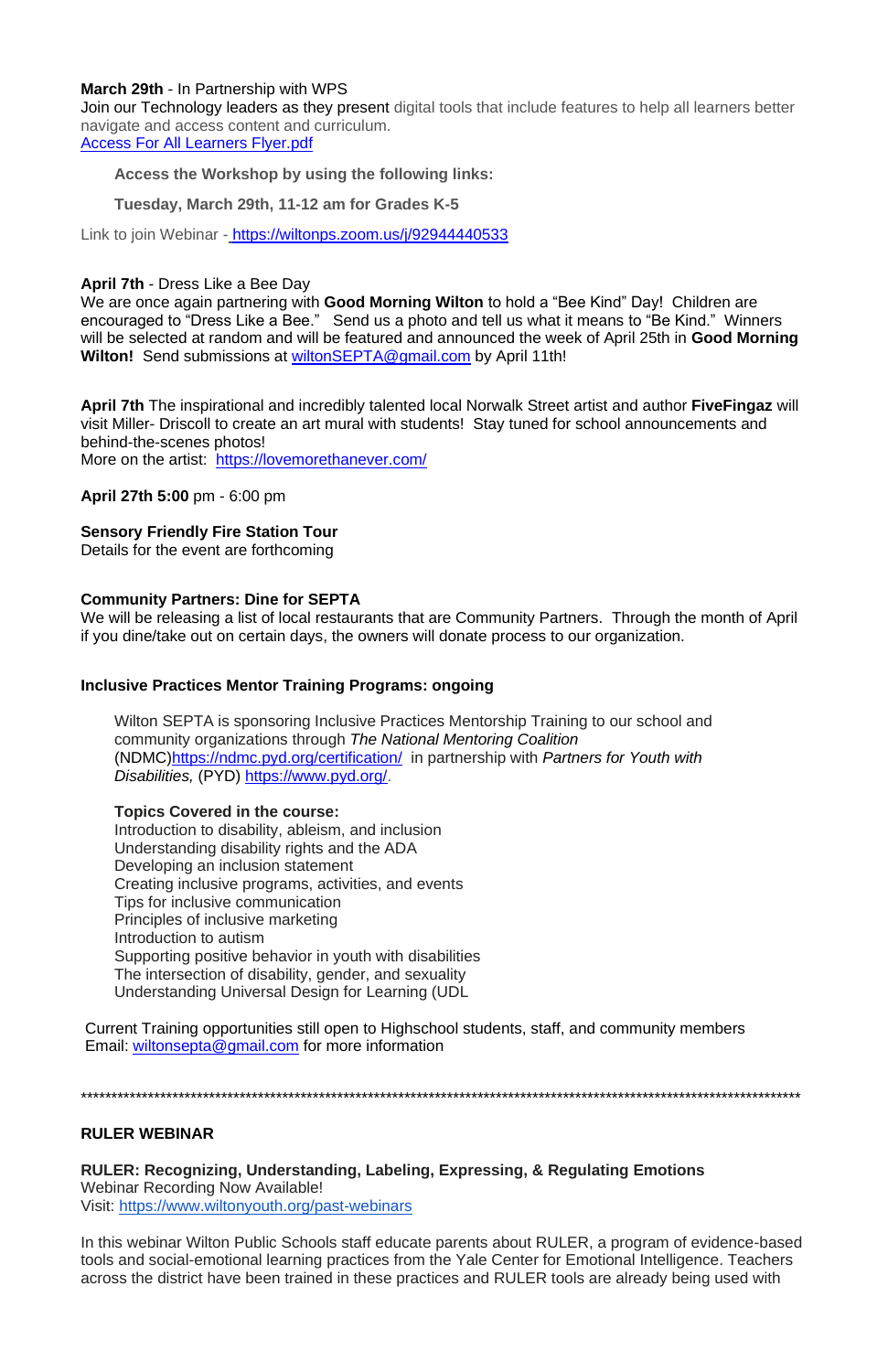students in grades K-5 to help students recognize and regulate emotions. Implementation at the secondary level is in progress.

# **What is RULER?**

RULER is an evidenced based approach to social and emotional learning (SEL) that supports the entire school community in:

- Understanding the value of emotions
- Building the skills of emotional intelligence
- Creating and maintaining a positive school climate

In this webinar, you will learn about the four core tools and how we can implement these tools at home:

- Building a family charter
- Mood Meter emotion vocabulary
- Meta Moment for emotion regulation
- Blueprint for problem solving

### Who are the presenters?

- Elena White, Miller-Driscoll School Counselor
- Jennifer Ringelheim, Cider Mill 3rd Grade Teacher, Co-Chair District SEL Committee

Find the recording, slides, and links to associated materials at Visit: https://www.wiltonyouth.org/pastwebinars

# **SPIRIT WEAR**

### Spiritwear | cidermillpta

Wear your house color and support your PTA at the same time. House shirts are used for Spirit days, Walkathon, field days and more. Get one before they sell out!

Please remember to include your child's name and teacher at checkout. Shirts will be delivered to the classroom on a weekly basis.

### **BoxTops for Education**

Help raise money for Cider Mill PTA simply by scanning your receipt on your phone.

### 3 easy steps to get started

- 1. Download the "Box Top\$ for Education" app on your phone.
- 2. Sign up using your email or Google or Facebook account.
- 3. Simply snap a photo of your receipt within 14 days of purchase.

**Online shopping or Curbside Pick-up?** Just forward your receipt to receipts@boxtops4education.com

Have a question? Please reach out to Allison Norful via email: anorful@gmail.com

#### **ACCESS CIDER MILL HANDBOOK HERE**

**CM School Handbook Quick Fact Sheet 2021-22.pdf**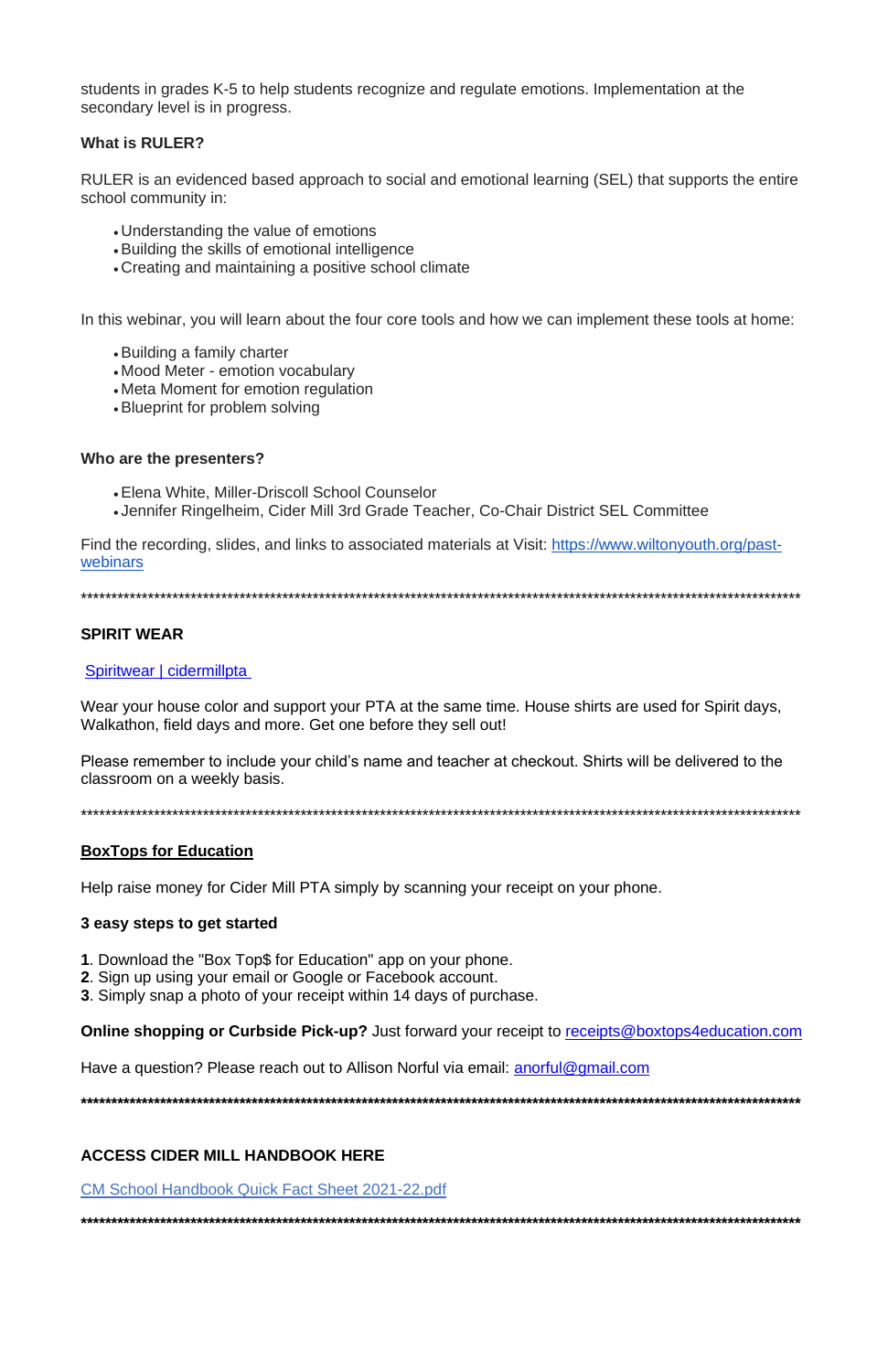#### **Community News**

**Wilton Youth Council**

**Wilton's Big Block Party Weekend**, brought to you by **Wilton Youth Council's Free Play Matters Task Force,** will have two designated weekends bookending this summer!

Choose whichever works best for you! They will be **Saturday, June 4th - Sunday, June 5th and again Saturday, September 17th - Sunday, September 18th.**

**\*\*\*\*\*\*\*\*\*\*\*\*\*\*\*\*\*\*\*\*\*\*\*\*\*\*\*\*\*\*\*\*\*\*\*\*\*\*\*\*\*\*\*\*\*\*\*\*\*\*\*\*\*\*\*\*\*\*\*\*\*\*\*\*\*\*\*\*\*\*\*\*\*\*\*\*\*\*\*\*\*\*\*\*\*\*\*\*\*\*\*\*\*\*\*\*\*\*\*\*\*\*\*\*\*\*\*\*\*\*\*\*\*\*\*\*\*\***

#### **Wilton Youth Field Hockey**

#### **Spring Clinics:**

Registration is now open for spring clinics on Sundays, beginning April 3. Clinics will be held on the Stadium Turf:

- Grades K-4 from 5-6pm
- Grades 5-8 from 6-7:30pm

Clinics will be held on April 3, 10, 24, May 1, 15, 22, June 5. June 12 will be a makeup day. Register on the WYFH website at <http://www.wyfh.net/>

#### **Summer Games:**

Again, this summer, we'll be offering free pickup games twice weekly over the summer. We're hoping to offer play from 5-7:30 on Monday and Thursday evenings but are awaiting field confirmation.

#### **Pre-Season Camp:**

Each summer we offer a pre-season camp for players entering grades 5-8. While we await field confirmation, camp is *tentatively* scheduled for August 15-19 from 5:30-8pm

#### **Tryouts for 7th & 8th Graders:**

In grades 7 & 8, WYFH holds tryouts. We'll have a spot for all players that would like to participate in our program, but at this grade level we set teams based on player skill level. All players that opt to try out for the "A Team" must sign a commitment letter to the WYFH program and are expected to attend all practices and games throughout the season. Tryout dates are *tentatively* set for 5-8pm on August 24, 25 & 26.

\*\*\*\*\*\*\*\*\*\*\*\*\*\*\*\*\*\*\*\*\*\*\*\*\*\*\*\*\*\*\*\*\*\*\*\*\*\*\*\*\*\*\*\*\*\*\*\*\*\*\*\*\*\*\*\*\*\*\*\*\*\*\*\*\*\*\*\*\*\*\*\*\*\*\*\*\*\*\*\*\*\*\*\*\*\*\*\*\*\*\*\*\*\*\*\*\*\*\*\*\*\*\*\*\*\*\*\*\*\*\*\*\*\*\*\*\*\*

#### **WOODCOCK NATURE CENTER SPRING BREAK!**

**School's Out, Nature's In! Spend your spring break outdoors at Woodcock Nature Center.**

#### **April 18-21, Monday-Thursday**

(Also running April 11-14, M-Th for Ridgefield/Redding break)

K-5th Grade, 9am - 3pm \$80 per day

Children will explore vernal pools, search for amphibians, stomp in the mud, and scoop in the swamp! Each day will include exploration, hands-on activities, animal presentations, and crafts with our professional naturalists. This program is outdoors, and groups go out in the drizzle and rain. Each group will have a sheltered home base with patio heaters and a fire on cold days.

**Registration open March 16 at 10 am** at [woodcocknaturecenter.org/spring-break-enrichment](http://woodcocknaturecenter.org/spring-break-enrichment)

\*\*\*\*\*\*\*\*\*\*\*\*\*\*\*\*\*\*\*\*\*\*\*\*\*\*\*\*\*\*\*\*\*\*\*\*\*\*\*\*\*\*\*\*\*\*\*\*\*\*\*\*\*\*\*\*\*\*\*\*\*\*\*\*\*\*\*\*\*\*\*\*\*\*\*\*\*\*\*\*\*\*\*\*\*\*\*\*\*\*\*\*\*\*\*\*\*\*\*\*\*\*\*\*\*\*\*\*\*\*\*\*\*\*\*\*\*\*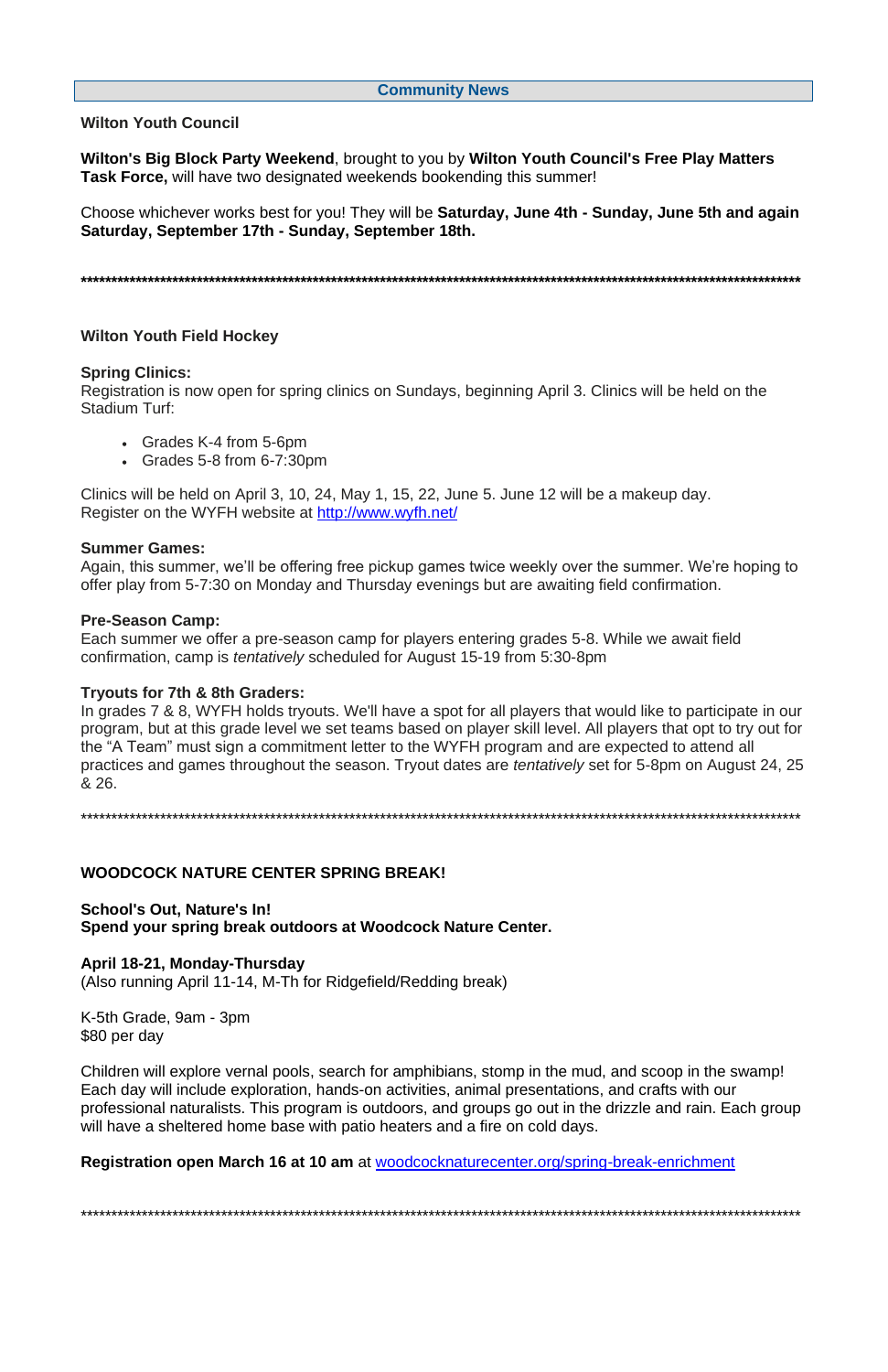# **WOODCOCK NATURE CENTER - SUMMER CAMP**

**An unforgettable summer camp adventure awaits at Woodcock Nature Center!** Have fun and make friends while exploring Woodcock's 150-acre preserve as experienced environmental educators teach conservation and awareness of our natural environment through animal encounters, nature crafts, hiking, kayaking on our pond, wilderness skills and so much more. Summer camp runs June 20 - August 19. PreK - Grade 8. \*Nature is for everyone! Scholarships are available. \* Woodcock is also hiring camp counselors! Visit [www.woodcocknaturecenter.org](http://www.woodcocknaturecenter.org/) for more information.

----------------------------------- Lenore Eggleston Herbst (she/her/hers) Executive Director Woodcock Nature Center (203) 762-7280 [woodcocknaturecenter.org](http://www.woodcocknaturecenter.org/)

\*\*\*\*\*\*\*\*\*\*\*\*\*\*\*\*\*\*\*\*\*\*\*\*\*\*\*\*\*\*\*\*\*\*\*\*\*\*\*\*\*\*\*\*\*\*\*\*\*\*\*\*\*\*\*\*\*\*\*\*\*\*\*\*\*\*\*\*\*\*\*\*\*\*\*\*\*\*\*\*\*\*\*\*\*\*\*\*\*\*\*\*\*\*\*\*\*\*\*\*\*\*\*\*\*\*\*\*\*\*\*\*\*\*\*\*\*\*

### **WILTON HIGH SCHOOL CLUB: Team STEAM**

Do you have a child who is interested in STEM and/or Arts?! Check this out from our very own Wilton HS Club called Team STEAM!

All Cider Mill students can receive tutoring at no cost. All tutors are fellow Wilton High School students. Please fill out this form if you need help in any subject: <https://forms.gle/AANcPbVgE878zpNs8>

We (Team STEAM) are a group of Wilton high school students who want to help bring STEAM (STEM +Art) education to young kids (aged 6-10 years). In partnership with a local startup called 3DuxDesign, our program will teach little engineers the basics of the engineering design process in a fun, creative, and hands-on manner! The program is free, and the other is a \$20 cost which includes an engineering kit. We also accept donations of \$20 which will go to fund a kit and 4 classes for an underprivileged child who cannot afford to pay.

(Note: All payments go towards purchasing kits for children and all high schoolers participating are volunteers)

Team STEAM's mission is to work with young minds and cultivate their passion for engineering and artistic thinking.

\* To Sign Up: <https://forms.gle/MB1h3GRmcGMX13z18>

\*To Buy a Kit: [https://www.3duxdesign.com/products/steam-club-maker](https://www.3duxdesign.com/products/steam-club-maker-kit?fbclid=IwAR1xAfwH14JEz9UwjsF03MbPnrFyawOK9X9sLwAe1YpB_goRqiYHfTIuYis)[kit?fbclid=IwAR1xAfwH14JEz9UwjsF03MbPnrFyawOK9X9sLwAe1YpB\\_goRqiYHfTIuYis.](https://www.3duxdesign.com/products/steam-club-maker-kit?fbclid=IwAR1xAfwH14JEz9UwjsF03MbPnrFyawOK9X9sLwAe1YpB_goRqiYHfTIuYis)

Please contact Keerthi Vijay at [23vijayk@wiltonps.org](mailto:23vijayk@wiltonps.org) with any questions!

\*\*\*\*\*\*\*\*\*\*\*\*\*\*\*\*\*\*\*\*\*\*\*\*\*\*\*\*\*\*\*\*\*\*\*\*\*\*\*\*\*\*\*\*\*\*\*\*\*\*\*\*\*\*\*\*\*\*\*\*\*\*\*\*\*\*\*\*\*\*\*\*\*\*\*\*\*\*\*\*\*\*\*\*\*\*\*\*\*\*\*\*\*\*\*\*\*\*\*\*\*\*\*\*\*\*\*\*\*\*\*\*\*\*\*\*\*\*

### **IMPROVE YOUR ACADEMICS**

For more information, please visit <https://youracademics.org/>

\*\*\*\*\*\*\*\*\*\*\*\*\*\*\*\*\*\*\*\*\*\*\*\*\*\*\*\*\*\*\*\*\*\*\*\*\*\*\*\*\*\*\*\*\*\*\*\*\*\*\*\*\*\*\*\*\*\*\*\*\*\*\*\*\*\*\*\*\*\*\*\*\*\*\*\*\*\*\*\*\*\*\*\*\*\*\*\*\*\*\*\*\*\*\*\*\*\*\*\*\*\*\*\*\*\*\*\*\*\*\*\*\*\*\*\*\*

#### **NAMI-CAN WILTON**

The COVID pandemic has caused unprecedented stress in our society and many children's behaviors have been triggered as a result. What was manageable pre-Covid is now out of control. Find support for you, as you support your child who is struggling.

The **National Alliance on Mental Illness (NAMI) Child and Adolescent Network (CAN)** is a Support Group for parents of children with behavioral, emotional, and mental health issues. The meeting is free,